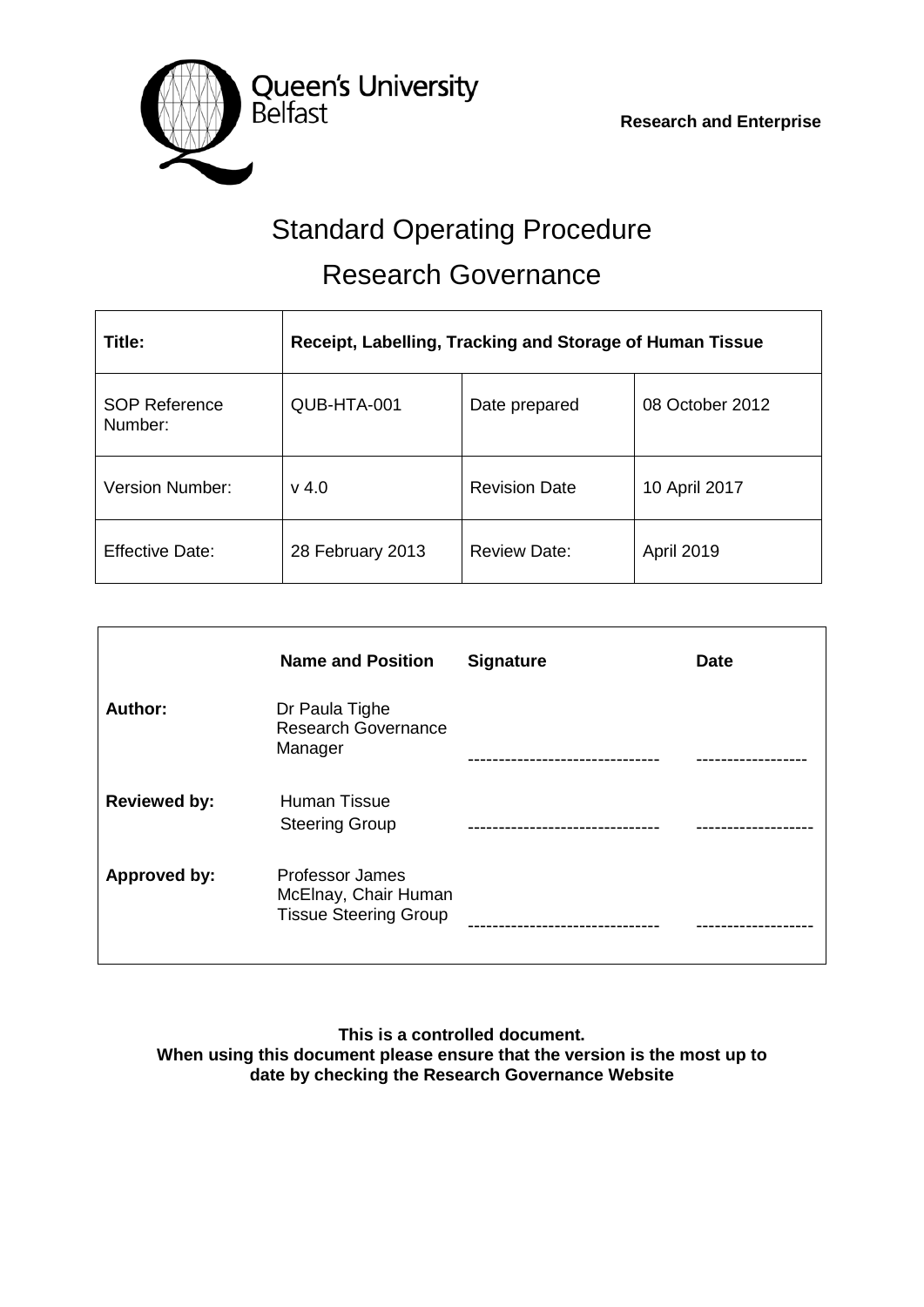# **Do Not Copy**

# Revision Log

| <b>Previous Version</b> | Date of             | Reason for                    | <b>New Version</b> |
|-------------------------|---------------------|-------------------------------|--------------------|
| number                  | Review/Modification | Review/Modification           | <b>Number</b>      |
| FMS&LS/SOP/003/002      | 08/10/12            | Rewrite because of            | v1.0               |
| QUB-HTA-02              |                     | integration to Research       |                    |
|                         |                     | Governance                    |                    |
| Version 1.0             | 20/06/13            | Clarification on the          | v2.0               |
|                         |                     | procedures to be              |                    |
|                         |                     | followed when samples         |                    |
|                         |                     | are released to University    |                    |
|                         |                     | researchers from the          |                    |
|                         |                     | Northern Ireland              |                    |
|                         |                     | Biobank.                      |                    |
|                         |                     |                               |                    |
|                         |                     | Addition of information       |                    |
|                         |                     | for recording and tracking    |                    |
|                         |                     | cell cultures which           |                    |
|                         |                     | contain cells created         |                    |
|                         |                     | inside the human body.        |                    |
| Version 2.0             | 06/10/14            | Periodic review. Queen's      | v3.0               |
|                         |                     | Online replaced by            |                    |
|                         |                     | <b>Research Governance</b>    |                    |
|                         |                     | Website included on           |                    |
|                         |                     | cover page. Appendix 1        |                    |
|                         |                     | details updated to reflect    |                    |
|                         |                     | new Tissue Register           |                    |
|                         |                     | content.                      |                    |
| Version 3.0             | 10/04/2017          | Review in response to         | v4.0               |
|                         |                     | Human Tissue                  |                    |
|                         |                     | Authority's Codes of          |                    |
|                         |                     | <b>Practice and Standards</b> |                    |
|                         |                     | update.                       |                    |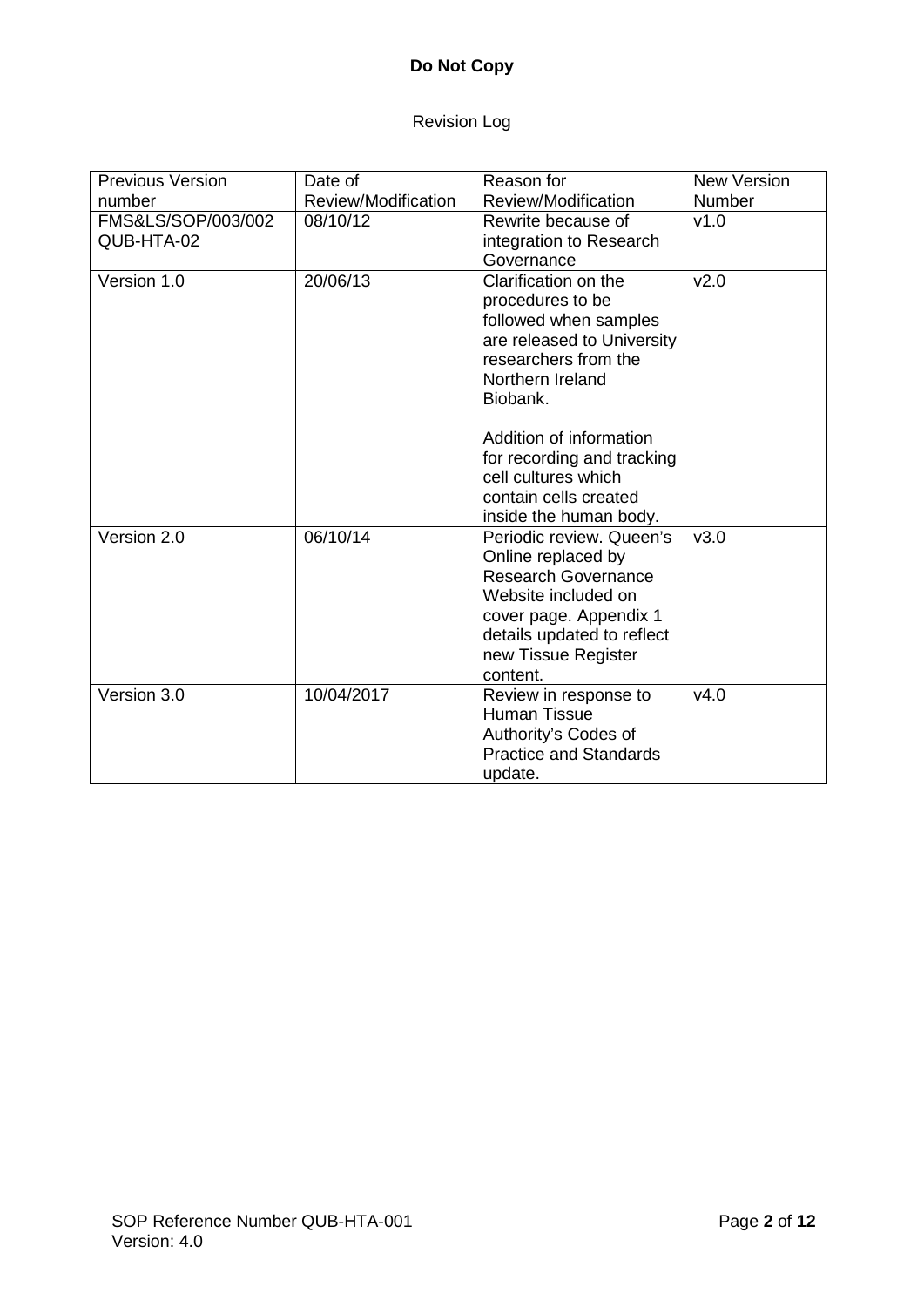#### **1. Purpose**

This Standard Operating Procedure (SOP) describes the process for labelling, tracking and storage of human tissue as defined by the Human Tissue Act 2004 (HT Act).

#### **2. Introduction**

The HT Act came into force on the 1 September 2006 and provides a framework for regulation of research involving the removal, storage, use and disposal of human tissue. In order to meet the requirements of the HT Act all human tissue, defined as relevant material, must be labelled appropriately, stored under suitable conditions and entered on the Queen's Online (QOL) Tissue Register to ensure traceability. This SOP should be read in conjunction with the Human Tissue Authority (HTA) Code of Practice and Standards E, Research.

#### **3. Scope**

This SOP applies to all members of University staff; both academic and support staff, as defined by Statute 1 and including honorary staff and students who are involved in the receipt, labelling, tracking and storage of relevant material in the areas under the HTA research licences at Queen's University Belfast.

Note: Human tissue samples collected as part of a clinical trial of an investigative medicinal product (CTIMP) or samples acquired and stored within the Northern Ireland Biobank (NIB) will have their own procedures and requirements and should not follow this SOP. Academic and support staff in receipt of samples from the NIB must follow this SOP.

#### **4. Responsibilities**

## **4.1 Designated Individual**

The Designated Individual (DI) is responsible for ensuring that appropriate labelling, tracking and storage procedures are in place and that the storage premises are suitable as required by the terms of the HTA licence**.**

## **4.2 Person Designated**

The Person Designated (PD) is responsible for providing advice and guidance on labelling, tracking and storage procedures in their area as required.

#### **4.3 Chief Investigator or Custodian**

The Chief Investigator (CI) or custodian of the material is responsible for ensuring all relevant material is received, labelled and stored appropriately and entered on the QOL Tissue Register in accordance with the requirements of this SOP. The CI or custodian must ensure that any individuals delegated these responsibilities are suitably trained to undertake the tasks.

#### **4.4 Researcher and Support Staff**

The researcher and/or other support staff delegated the task of receiving, labelling, storing and/or tracking human tissue samples must ensure that these tasks are carried out in accordance with this SOP and that appropriate records are maintained.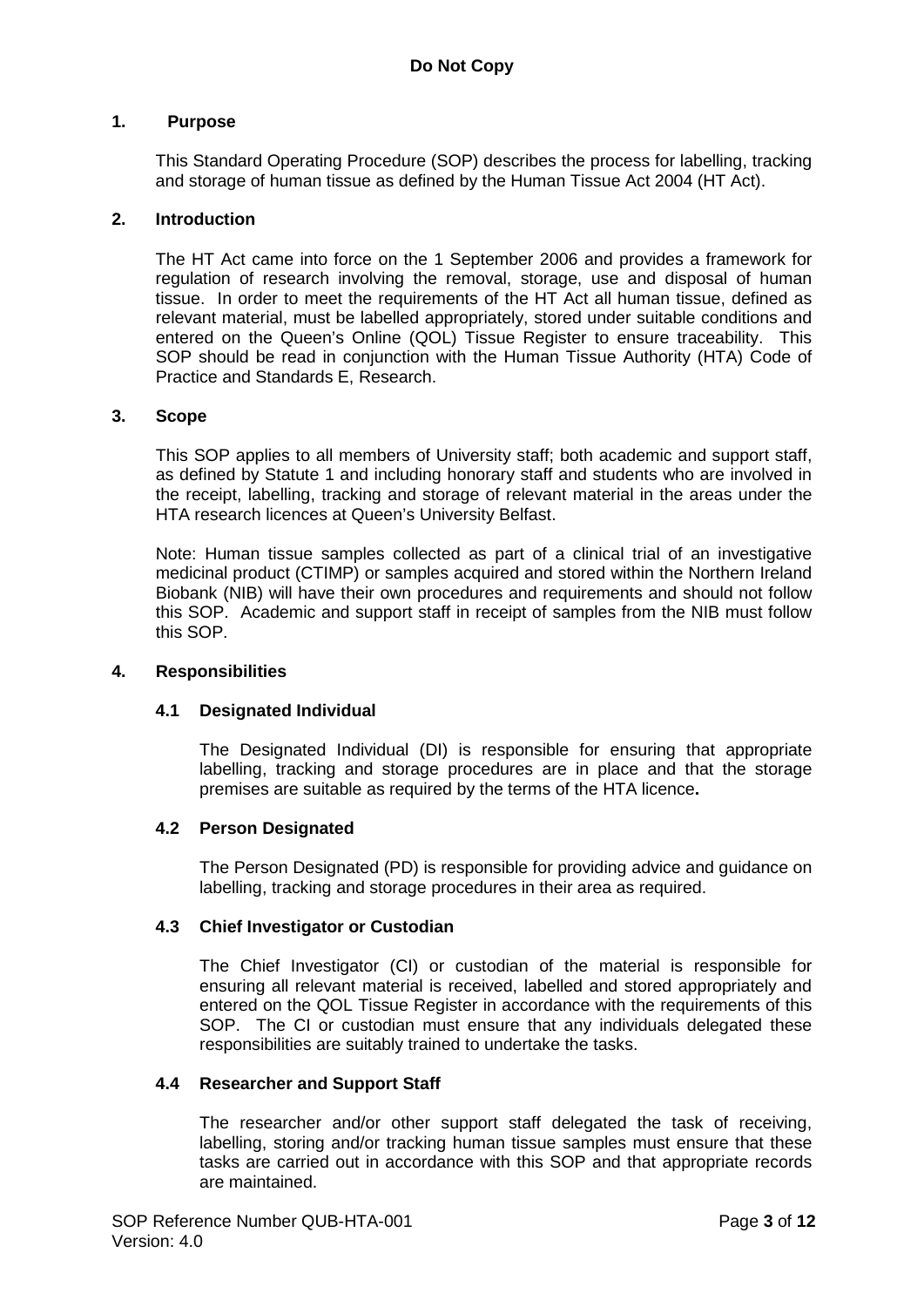# **5. Procedure**

## **5.1 General**

Consent is the fundamental principle of the HT Act. Appropriate consent must be in place for the removal, storage and use of human tissue for research purposes. Consent is also required for the storage of 'bodily material' (bodily material includes hair and nails from the living and gametes) with the intention of analysing DNA. The Research Governance SOP Informed Consent for Research (QUB-ADRE-004) details the process for obtaining informed consent.

There are exceptions to the consent requirements under the HT Act. Consent for research is not required if:

- (i) The material is an 'existing holding' (ie collected prior to the 1st September 2006);
- (ii) The material is imported;
- (iii) The material is from a living person and the researcher is unable to identify the person and the specific research project is approved by a recognised Research Ethics Committee (REC) (ie ORECNI or the equivalent statutory ethics committee). A University REC is not considered to be a recognised REC.

It should be noted that although consent is not required for imported material, mechanisms must be in place to provide assurance that the tissue has been obtained with valid consent.

The HT Act defines relevant material as material that has come from the human body and consists of or includes human cells (see HTA website <http://www.hta.gov.uk/> for a full list of relevant material). Where relevant material is processed, treated or lysed and as a result of the process or treatment is rendered acellular, then the material may be regarded as such. This includes cells divided and created outside the human body and the freezing or thawing of cells only where that process is intended to render them acellular. The process whereby material is rendered acellular must always be documented and recorded.

All relevant material must be labelled and stored in such a manner as to ensure the traceability, integrity and security of the sample from removal, use and disposal.

Facilities in which human tissue samples are stored must be of suitable size and construction to meet the requirements of the HTA licence. The licenced storage areas must be secure, clean and well maintained.

All applicable health and safety policies and procedures, including the University's Biological Safety Guidance and Chemical Safety Policy, must be adhered to when working with human tissue (see [http://www.qub.ac.uk/directorates/HumanResources/OccupationalHealthandSafe](http://www.qub.ac.uk/directorates/HumanResources/OccupationalHealthandSafety/HealthandSafetyPolicy/PolicyandGuidance/) [ty/HealthandSafetyPolicy/PolicyandGuidance/\)](http://www.qub.ac.uk/directorates/HumanResources/OccupationalHealthandSafety/HealthandSafetyPolicy/PolicyandGuidance/). Risk assessments must be completed for all research activities involving human tissue to minimise the risk of contamination and protect the health and safety of staff, students and visitors.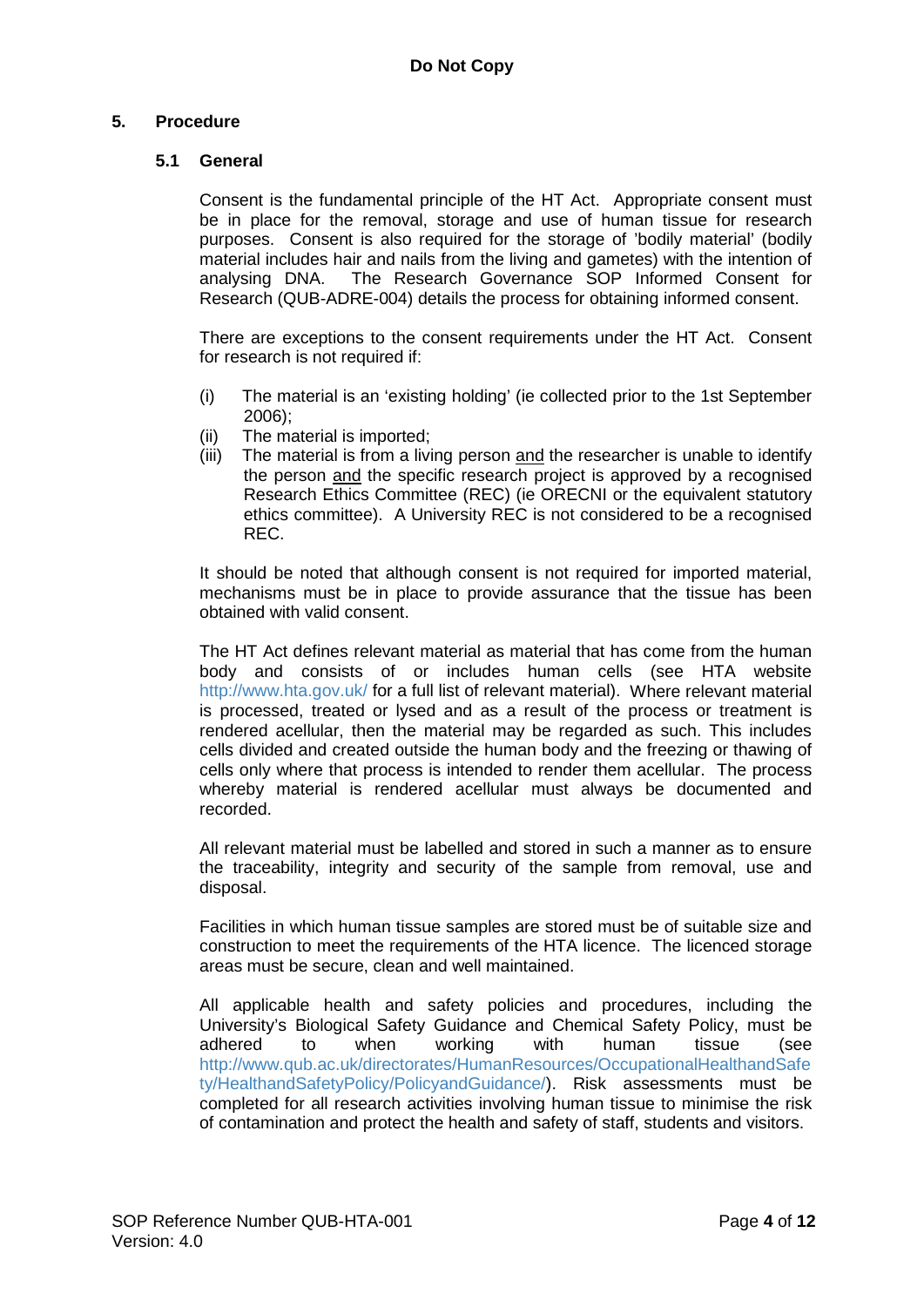## **5.2 Receipt**

All samples transferred into University premises must be assessed on arrival to ensure that the physical integrity of the sample has been maintained during the transfer (including any temperature maintenance requirements). This process should be documented in local records.

Upon receipt, sample labels should be checked to verify the correct samples have been received and the expected number of samples accounted for. Where there are discrepancies between the samples received and those expected, the sender must be informed and the issue investigated.

If human tissue samples are found to have been compromised during transfer then the sender must be notified and any adverse event reporting procedures followed.

## **5.3 Labelling**

All human tissue samples should be labelled in accordance with local SOPs for sample labelling as necessary.

As a minimum, all human tissue samples must be labelled with a unique code for identification purposes and to ensure traceability. The unique sample number must not contain personal details of the participant (eg health and social care number or date of birth).

Sample labels must be in legible condition, securely affixed to the sample container and suitable for the storage conditions in which the sample is to be held.

When samples are grouped together in containers for storage (eg in sarstedt boxes) the external container should be labelled appropriately in accordance with local procedures as necessary.

At a minimum the external container must be labelled with the unique study code (eg REC reference number, NIB application number, CTIMP number). The labelling must enable the identification of the CI or custodian of the samples. Consideration should be given to the inclusion of the type(s) of material, the sample number range contained within and the year/month of collection if appropriate.

## **5.4 Sample tracking – QOL Tissue Register and Records**

All relevant material (including material collected as part of a recognised REC approved study and material transferred to the University) must be logged on the QOL Tissue Register within one month of collection or receipt.

The sample details on the Register must be maintained to ensure traceability. The Register must be updated when samples are moved from one storage location to another or when samples are disposed of (eg at the end of a study).

Local records (eg lab book or research project specific records) must detail the storage, processing and use of all samples.

Appendix 1 details the data fields to be completed on the QOL Tissue Register.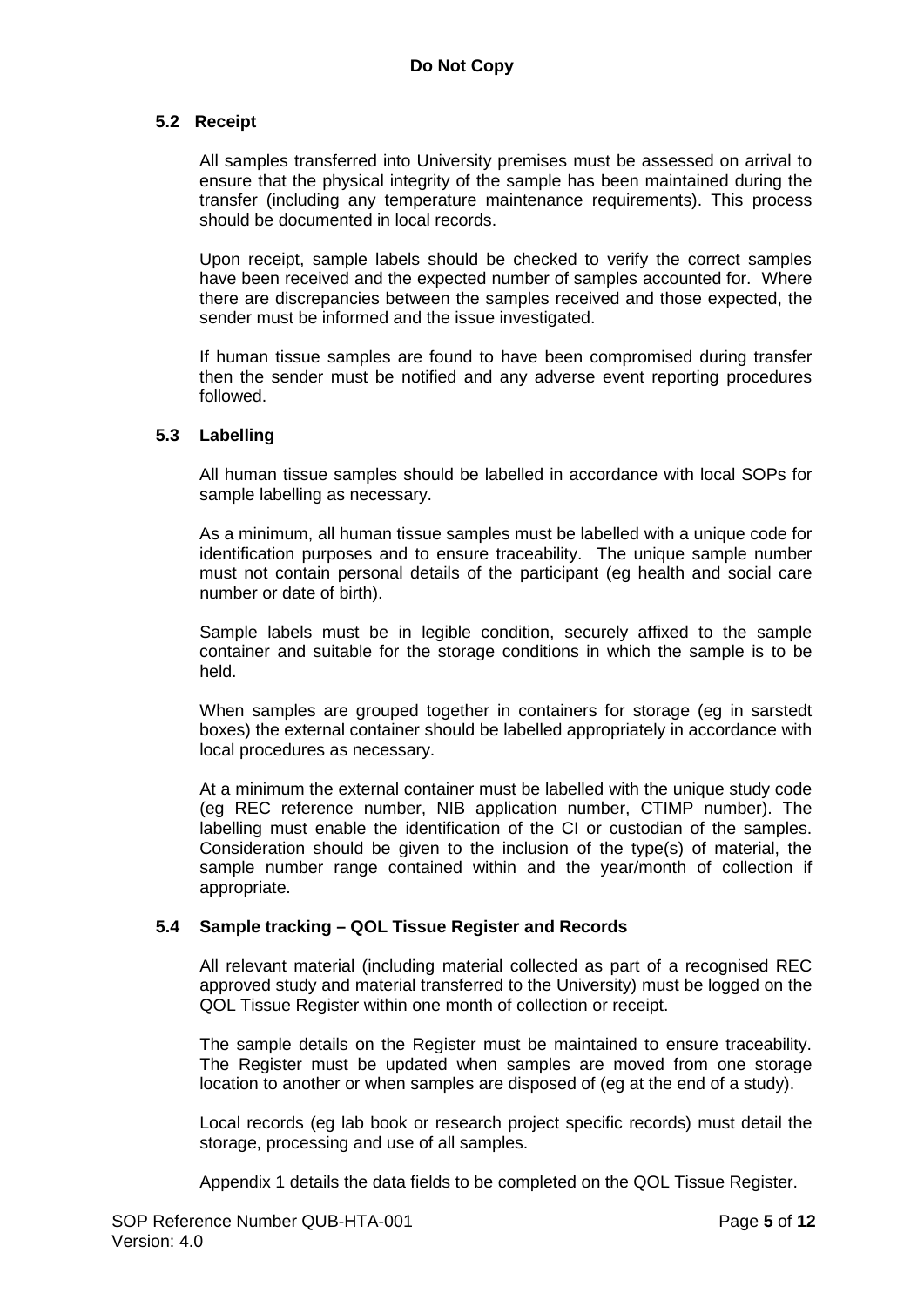Access to the QOL Tissue Register is arranged by the Research Governance Team (contact [researchgovernance@qub.ac.uk\)](mailto:researchgovernance@qub.ac.uk). Access to the Register will only be permitted for individuals who have completed HT Act training.

#### **5.4.1 Cell Cultures and Tracking**

Cell cultures which contain cells that were created inside the human body (eg original cells from a biopsy or blood sample) are considered to be relevant material and are stored under a licence from the HTA. Once cells in culture have divided outside the human body they are no longer considered to be relevant material. Researchers will need to make a judgement as to when cells in culture no longer contain original cells.

Cell cultures containing original cells do not have to be logged onto the QOL Tissue Register providing the cells divide within a maximum of 30 days and there are no original cells present. However, local records of storage and use of all cell cultures containing original cells must be maintained by the researcher to ensure traceability. These local records may be subject to internal and external audit or inspection.

## **5.5 Storage**

All human tissue samples must be stored in appropriate and secure conditions. The storage units (cabinets, freezers or equivalent) must be lockable or the area in which the storage units are located must have access control procedures in place.

Study specific samples should be grouped together for storage in a logical and organised manner. The use of freezer racks, trays and boxes to enable easy locating of samples is encouraged.

For human tissue samples requiring temperature maintenance, the storage unit must be monitored and alarmed. Responsible individuals who are required to respond when an alarm is raised, must be identified for each storage area. Evidence of temperature monitoring and actions taken in the event of deviation from the acceptable temperature range should be retained.

Freezers or fridges that contain relevant material must be appropriately labelled. Guidelines for freezer labelling are attached in Appendix 2.

Local procedures for cleaning and decontamination of facilities and storage units must be established.

Procedures for maintenance and calibration of storage units should be in place as appropriate.

#### **5.6 Temporary Storage**

The HTA allows for temporary storage of relevant material if it is incidental to transportation and if the material is not held for longer than 7 days prior to being transferred to another establishment. In the event that material is held for less than 7 days before transfer to another establishment then the material does not have to be recorded on the QOL Tissue Register. The material however, must still be labelled appropriately to allow identification and stored under the correct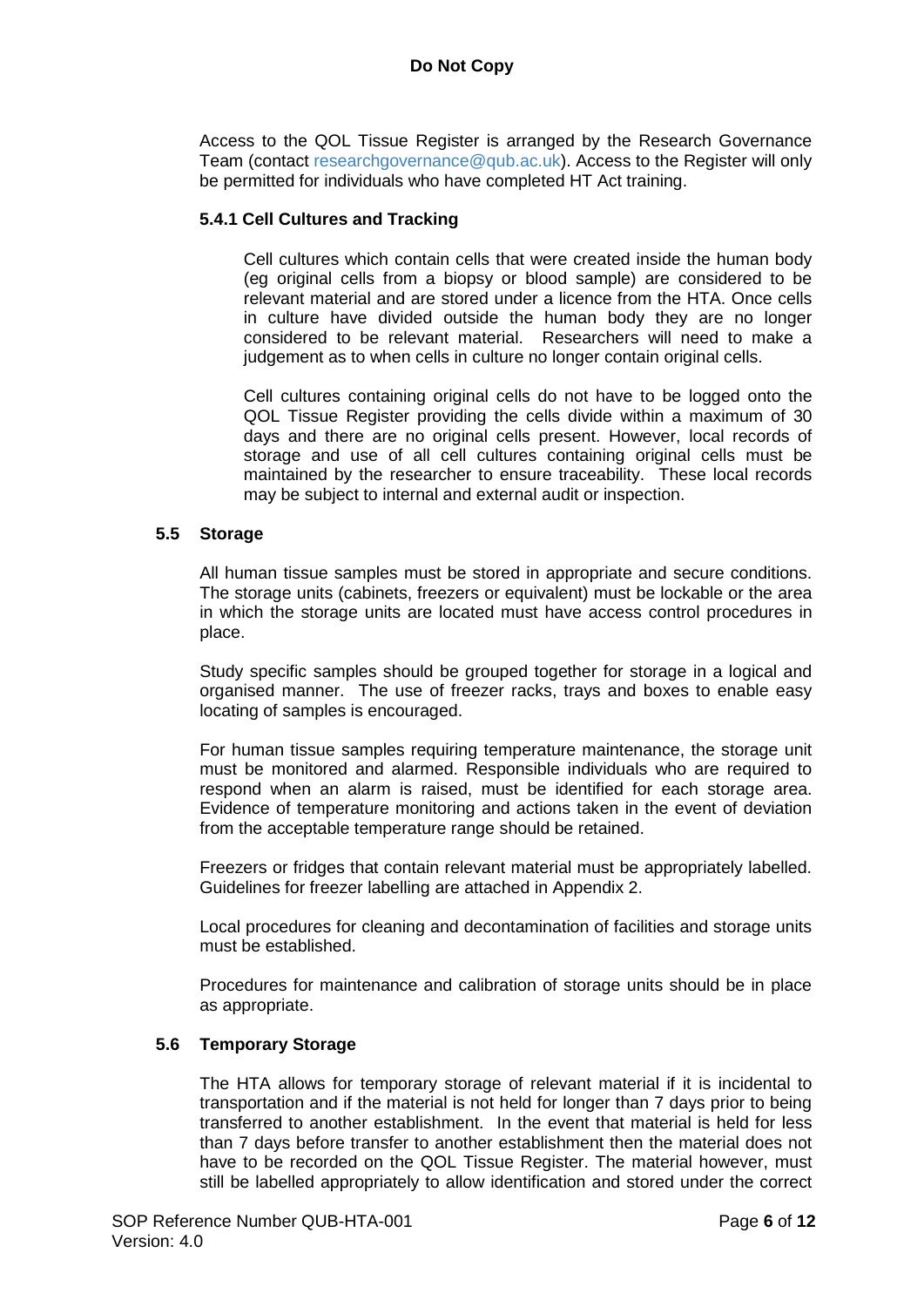conditions to maintain sample integrity. Local records must also be maintained to ensure traceability and record the receipt and transfer of the material. Any material transferred to another establishment must have an agreement (eg MTA, Service Level Agreement or clinical trial agreement) in in place which covers the transfer, prior to the onward transferal.

For material is held prior to processing which will render the material acellular, the material will not require registration on the QOL Tissue Register provided that the processing takes place within a matter of hours or days and certainly no longer than one week. Any samples rendered acellular must still be labelled appropriately to allow identification and stored under the correct conditions to maintain sample integrity. Local records (eg lab books) must also still be maintained to ensure traceability and record the processes which took place to render the material acellular.

## **5.7 Contingency plans**

All premises which store human tissue must have contingency arrangements in place in the event that a freezer breakdown or power failure occurs that renders the storage unit or area unsuitable. Contingency plans must also identify the individuals responsible for responding in the event of an alarm or system failure.

#### **6. References**

Human Tissue Authority Code of –Practice and Standards E Research <https://www.hta.gov.uk/hta-codes-practice-and-standards> (last access April 2017)

Human Tissue Authority Code of Practice A Guiding Principles and the Fundamental Principle of Consent

<https://www.hta.gov.uk/hta-codes-practice-and-standards> (last access April 2017)

Human Tissue Authority definition of relevant material [http://www.hta.gov.uk/legislationpoliciesandcodesofpractice/definitionofrelevantmateria](http://www.hta.gov.uk/legislationpoliciesandcodesofpractice/definitionofrelevantmaterial.cfm) [l.cfm](http://www.hta.gov.uk/legislationpoliciesandcodesofpractice/definitionofrelevantmaterial.cfm) (last accessed April 2017)

#### QUB Occupational Health and Safety

[http://www.qub.ac.uk/directorates/HumanResources/OccupationalHealthandSafety/He](http://www.qub.ac.uk/directorates/HumanResources/OccupationalHealthandSafety/HealthandSafetyPolicy/PolicyandGuidance/) [althandSafetyPolicy/PolicyandGuidance/](http://www.qub.ac.uk/directorates/HumanResources/OccupationalHealthandSafety/HealthandSafetyPolicy/PolicyandGuidance/) (last access April 2017)

#### **7. Appendices**

| Appendix 1 | QOL Tissue Register (htdb) data fields and notes |  |  |
|------------|--------------------------------------------------|--|--|
|            |                                                  |  |  |

Appendix 2 Freezer labelling instructions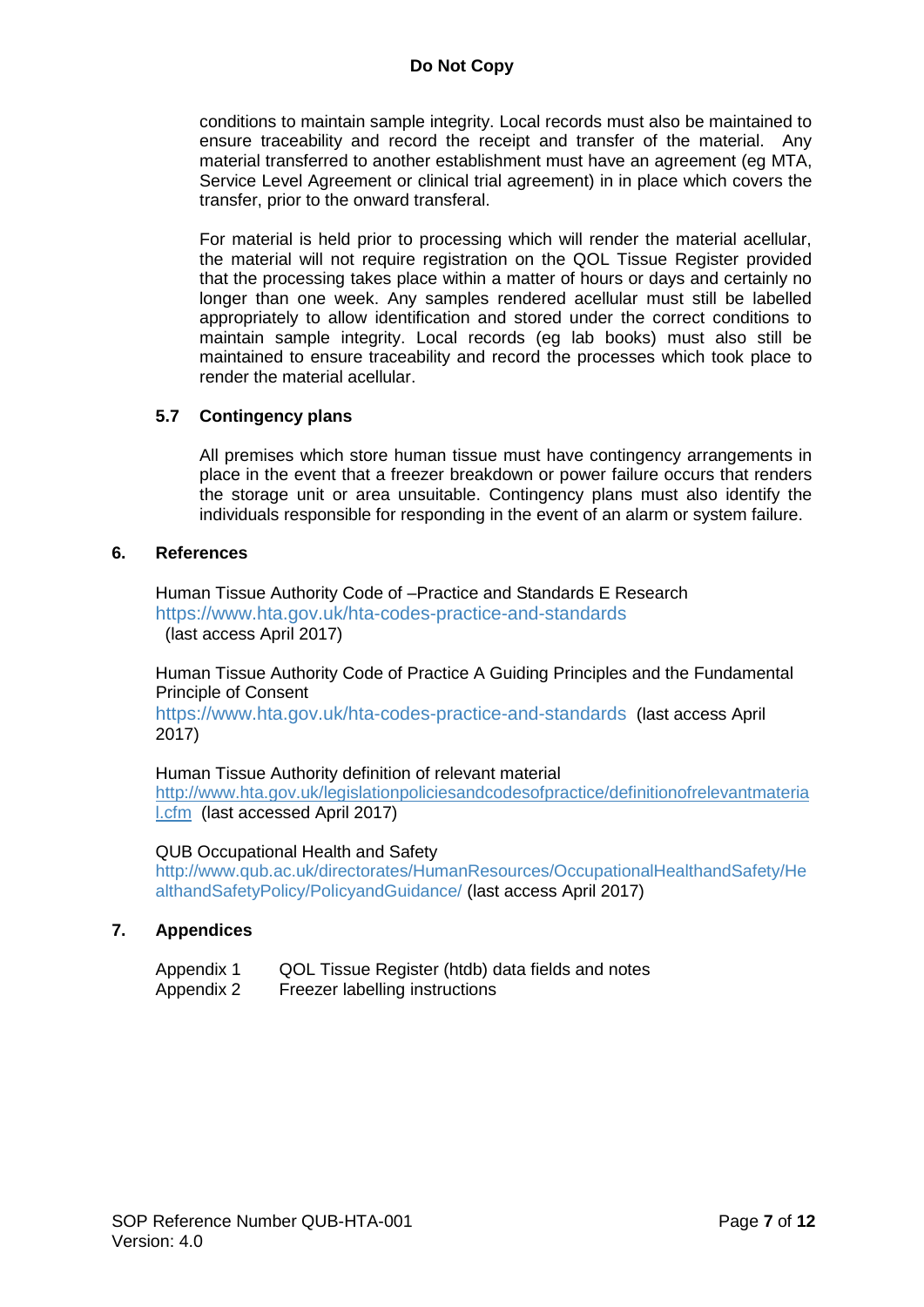# **Do Not Copy**

#### QUB-HTA-001 Appendix1

# **QOL Tissue Register (htdb) data fields and notes**

# **STUDY DETAILS**

| <b>Study Fields</b>                     | <b>Guidance</b>                                                                                                                                                                                                                                                                                                                                                                                                                                                                                                          |
|-----------------------------------------|--------------------------------------------------------------------------------------------------------------------------------------------------------------------------------------------------------------------------------------------------------------------------------------------------------------------------------------------------------------------------------------------------------------------------------------------------------------------------------------------------------------------------|
| <b>Study Title</b>                      | Title of the research study.                                                                                                                                                                                                                                                                                                                                                                                                                                                                                             |
| <b>Study Reference</b><br><b>Number</b> | Research Ethics Committee reference number or tissue bank<br>application number (eg 14/NI/0813, NIB10-0067).                                                                                                                                                                                                                                                                                                                                                                                                             |
| <b>MTA Number</b>                       | Material Transfer Agreement (MTA) reference number. Reference<br>numbers are assigned by Research Governance to all new MTAs.                                                                                                                                                                                                                                                                                                                                                                                            |
| <b>Consent</b>                          | Tick 'Yes' if consent is obtained from research participants for use<br>of their tissue in this research project. Tick 'Not required' if consent<br>exceptions apply (eg no consent from participant but the study is<br>approved by ORECNI or the equivalent).                                                                                                                                                                                                                                                          |
| <b>Ethical Expiry Date</b>              | End of study date.                                                                                                                                                                                                                                                                                                                                                                                                                                                                                                       |
| <b>Study Closed</b>                     | Tick 'Yes' if study has ended. For studies with approval from an<br>NHS Research Ethics Committee (eg ORECNI), an End of Study<br>Declaration must be submitted in order for a study to be closed.                                                                                                                                                                                                                                                                                                                       |
| <b>Retain Samples</b>                   | Tick 'Yes' if the intention is to retain the samples for future research<br>after the end of the project. Tick 'No' if samples are to be disposed<br>of at the end of the study.                                                                                                                                                                                                                                                                                                                                         |
| <b>Staff Details</b>                    | Enter Chief Investigator (CI) name or the name of the staff member<br>with responsibility for the human tissue samples stored on QUB<br>premises (if the CI is not a QUB member of staff). Other staff or<br>students involved in the project can be added as researchers. Note<br>all researchers added in this section will have the ability to modify<br>the study sample records and therefore should only be added if this<br>function is necessary. Staff and postgraduate students can be<br>searched by surname. |

# **SAMPLE DETAILS**

| <b>Sample Fields</b>  | <b>Guidance</b>                                                                                                                         | <b>Mandatory Field</b>             |
|-----------------------|-----------------------------------------------------------------------------------------------------------------------------------------|------------------------------------|
| <b>Participant ID</b> | Unique identifier assigned to a participant on a<br>particular study. Free text field.                                                  | Yes                                |
| Sample ID             | Unique sample identifier assigned by the<br>researcher. Free text field.                                                                | Yes.                               |
| <b>Specimen Type</b>  | Type of relevant material. Choose from drop<br>down menu. Contact Research Governance if<br>specimen type is not available on the menu. | Yes.                               |
| <b>Tissue Site</b>    | Where organs have been selected under<br>specimen type, additional information on tissue                                                | Yes – only if organ<br>selected in |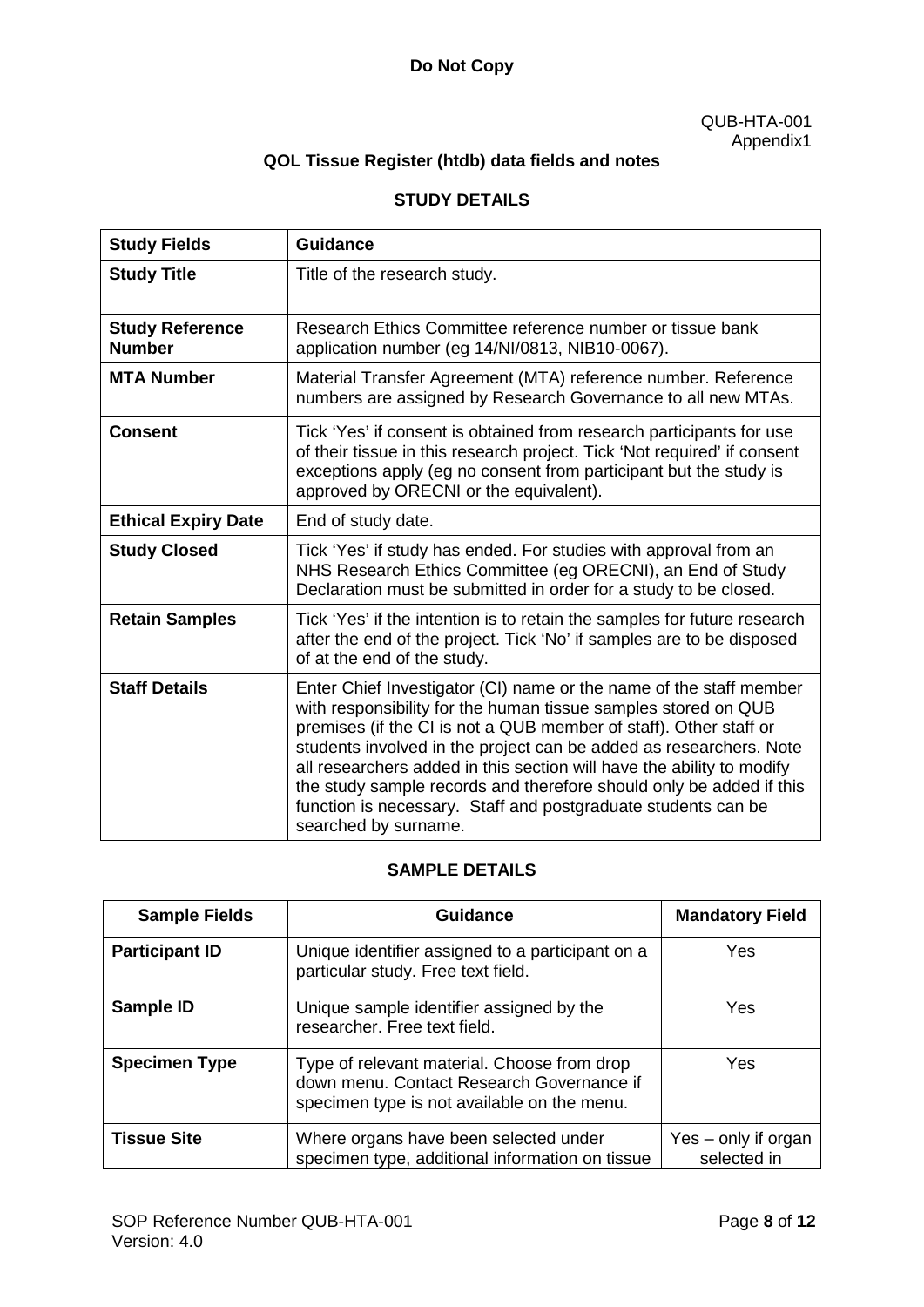|                                        | site must be provided. Free text field.                                                                                              | specimen type                                    |
|----------------------------------------|--------------------------------------------------------------------------------------------------------------------------------------|--------------------------------------------------|
| <b>Sample Format</b>                   | Choose slide, block or other (eg frozen<br>aliquots, or dried blood spots on Guthrie cards<br>would be considered to be other).      | Yes                                              |
| <b>Storage</b>                         | Choose type of storage from drop down menu.<br>Contact Research Governance if storage type<br>required is not available on the menu. | Yes                                              |
| <b>Location Building</b>               | Building name where the material is stored (eg)<br>HSB, MBC, ICS B). Free text field.                                                | Yes                                              |
| <b>Location Room</b>                   | Room number/name where the material is<br>stored. Free text field.                                                                   | Yes                                              |
| <b>Location Storage</b><br><b>Unit</b> | Storage unit number/name (eg Freezer 15).<br>Free text field.                                                                        | Yes                                              |
| <b>Notes</b>                           | additional<br>optional.<br>Free<br>and<br>Any<br>text<br>information can be entered here.                                            | <b>No</b>                                        |
| <b>Source</b>                          | Source/provider of the material (eg BHSCT).<br>Free text field.                                                                      | Yes                                              |
| <b>Date Received</b>                   | Date material was received into QUB. Must be<br>entered in DD/MM/YYYY format.                                                        | Yes                                              |
| <b>Samples Disposed</b>                | If samples have been disposed select/enter<br>'Yes'. If samples have not been disposed field<br>can be left blank.                   | <b>No</b>                                        |
| <b>Disposal Method</b>                 | Enter disposal method (eg treated as clinical<br>waste). Free text field.                                                            | $Yes - if samples$<br>disposed indicates<br>yes  |
| <b>Date Disposed</b>                   | Date of disposal.<br>Must be entered<br>in<br>DD/MM/YYYY format.                                                                     | $Yes - if samples$<br>disposed indicates<br>yes  |
| <b>Reason for Disposal</b>             | Enter the reason for disposal (eg end of study,<br>analysis complete, withdrawal of consent).<br>Free text field.                    | $Yes - if samples$<br>disposed indicates<br>yes  |
| <b>Samples</b><br><b>Transferred</b>   | If samples have been transferred select/enter<br>'Yes'. If sample has not been transferred leave<br>blank.                           | <b>No</b>                                        |
| <b>Transferred</b><br><b>Location</b>  | Enter location samples were transferred to.<br>Free text field.                                                                      | Yes - if samples<br>transferred<br>indicates yes |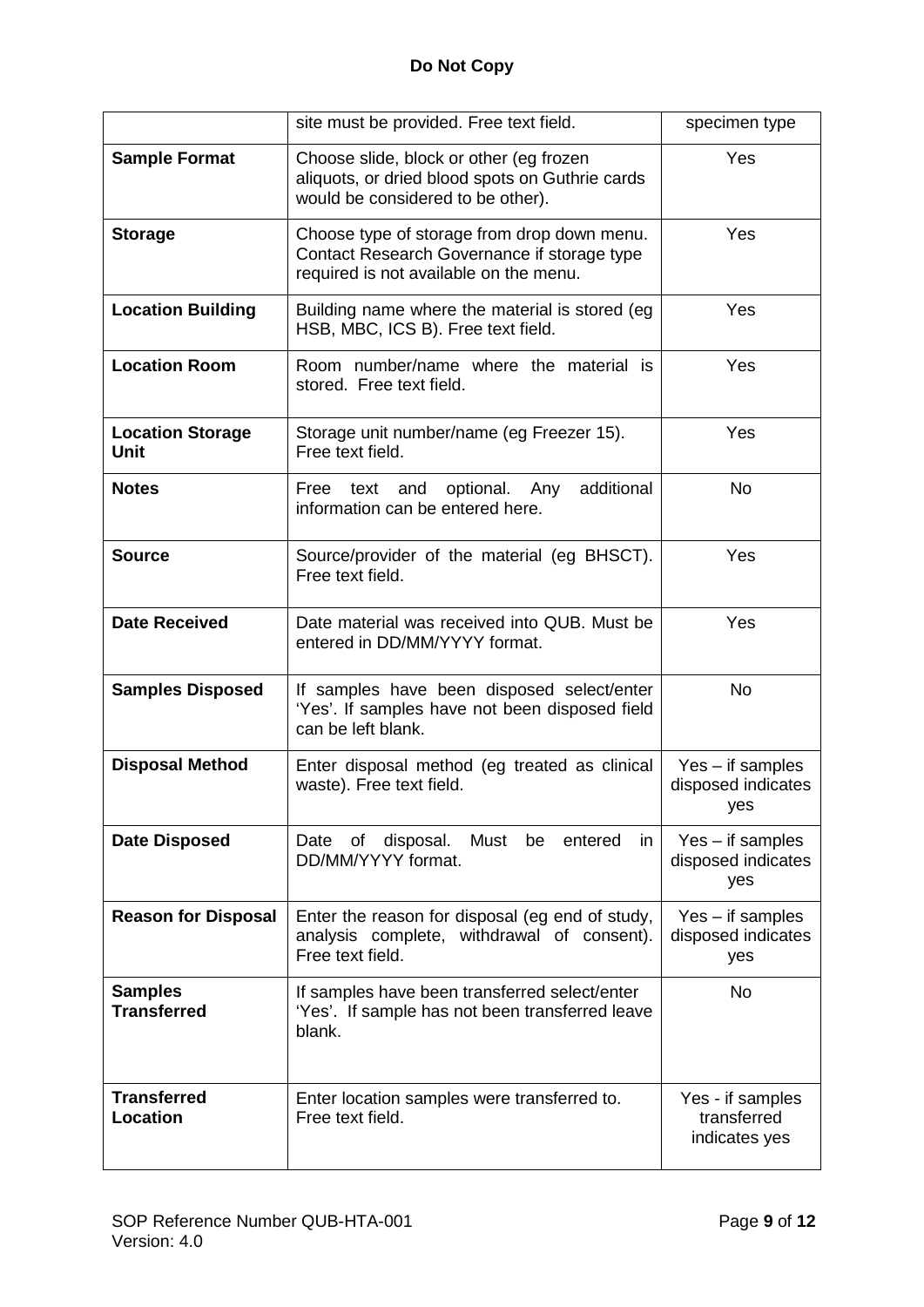| in DD/MM/YYYY format.<br>transferred<br>indicates yes | <b>Transfer Date</b> | Date material was transferred. Must be entered ' | Yes - if samples |
|-------------------------------------------------------|----------------------|--------------------------------------------------|------------------|
|-------------------------------------------------------|----------------------|--------------------------------------------------|------------------|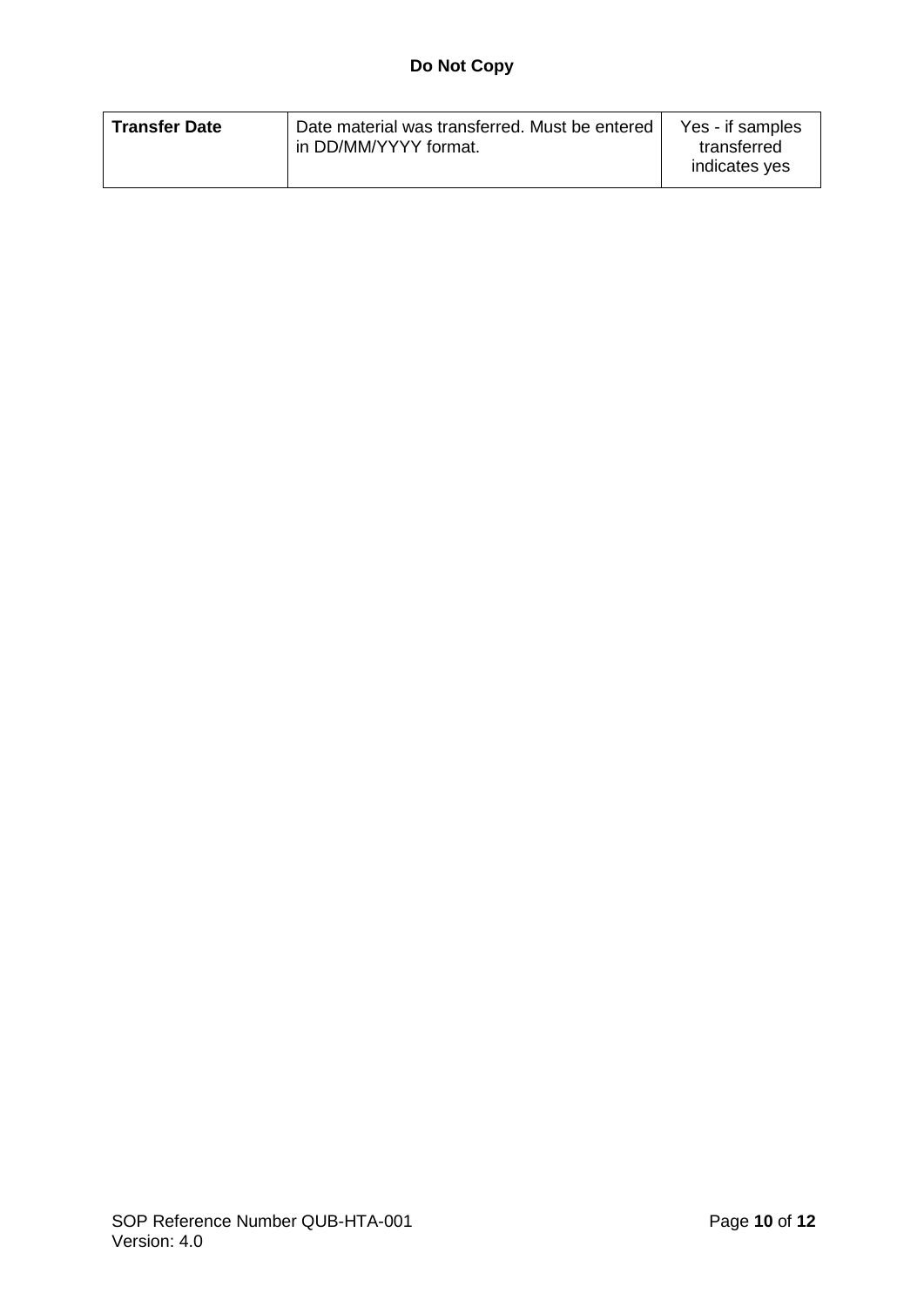# **Freezer labelling Guidelines**

Freezers used for the storage of human material should be labelled in a legible format.

- 1. Labels for freezers should be clearly visible and fixed to the outside of the freezer. All storage units should have an identifier number.
- 2. Freezers containing relevant material should display the following label (as appropriate to each license area):

## **FREEZER XX**

Contains human samples held under HTA licence

- Licence number: 12044
- License holder: Prof James Mc Elnay (Pro-VC Research, Enterprise & Postgraduate Affairs)
- Designated Individual: Dr Jackie James
- 3. Emergency freezers to be used in the event of a freezer malfunctioning should have the following label displayed:

## **Emergency Freezer Not for general use**

In the event of a malfunction, please contact:

(eg lab manager)

4. If the handling of human samples may cause a user to be at risk then the following warning sign should be placed on the front of the freezer. Each risk should be individually assessed.



5. Freezers suitable for storing HT Act relevant material but not being used for such should display the following label:

> **Does NOT contain ANY HTA relevant samples**